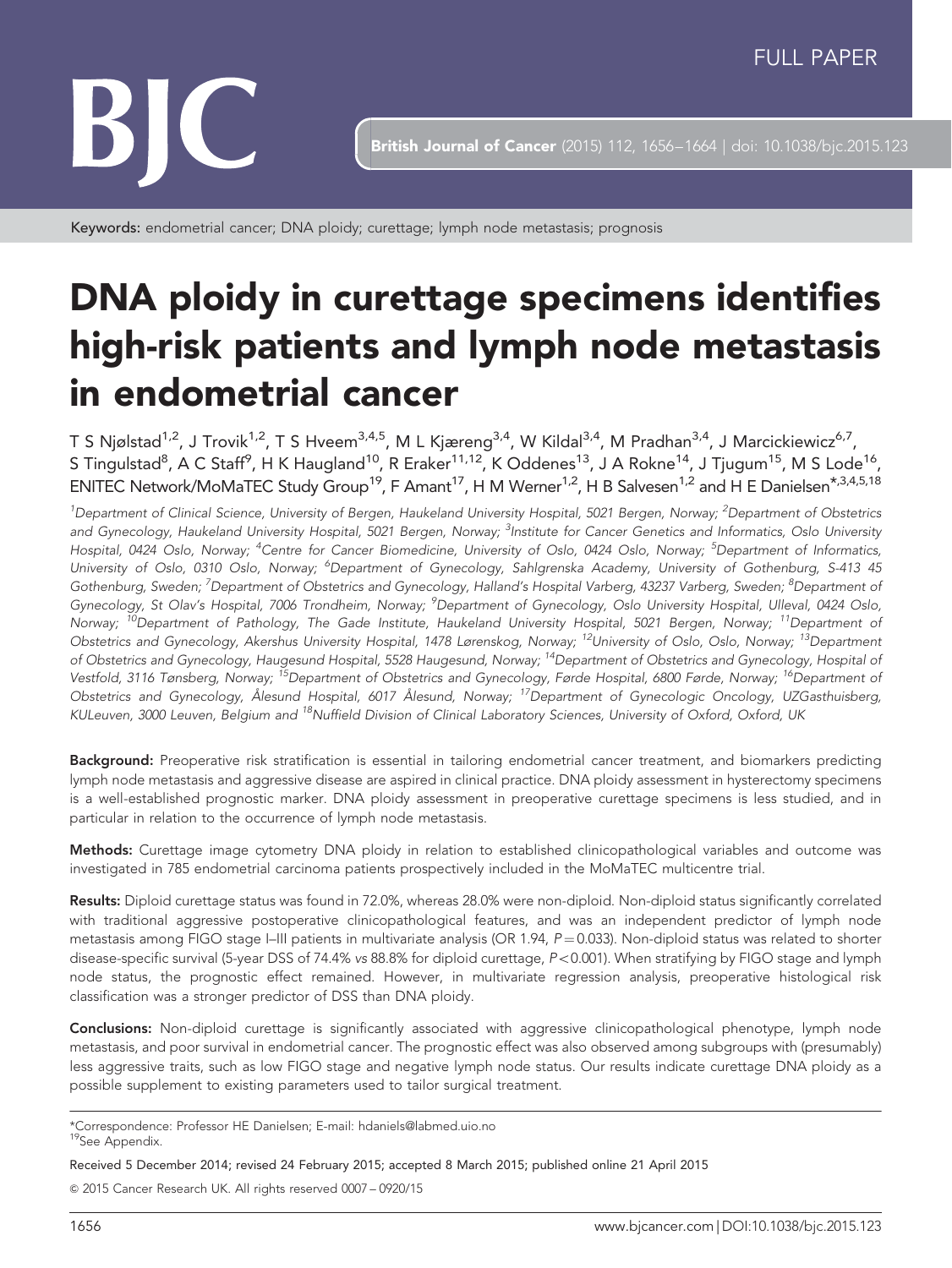Endometrial carcinoma is the most common gynaecological malignancy in the western world with a reported lifetime risk of 2–3% (Jemal et al[, 2010\)](#page-7-0). In Norway, it constitutes 6% of all female cancers. A steady increase in incidence over the past decades has been observed [\(Cancer Registry of Norway, 2012\)](#page-7-0), attributed to an ageing population and increasing incidence of obesity ([Sorosky,](#page-7-0) [2012](#page-7-0)). In the United States, estimates by The American Cancer Society predict 52 630 new cases and 8590 endometrial cancer deaths in 2014 ([American Cancer Society, 2014](#page-7-0); Siegel et al[, 2014](#page-7-0)).

Abnormal uterine bleeding is the cardinal symptom of endometrial cancer. Essential preoperative diagnostic work-up includes histological verification by endometrial biopsy or curettage, in combination with a selection of imaging techniques to predict metastatic disease. Surgery remains the cornerstone in primary treatment; with curative intent it includes total hysterectomy and bilateral salpingo-oophorectomy, with or without retroperitoneal lymph node dissection and omentectomy, dependent on risk assessment based on tumour characteristics as well as patient operability [\(Amant](#page-7-0) et al, 2005).

Prognostic factors in endometrial cancer have been thoroughly investigated, the most important being age, the surgical FIGO stage (International Federation of Gynaecology and Obstetrics), myometrial invasion, histological subtype and grade, and lymphovascular invasion ([Creutzberg](#page-7-0) et al, 2000; [Prat, 2004](#page-7-0); [Amant](#page-7-0) et al, [2005](#page-7-0)), serving as important determinants of tailoring postoperative treatment. Fortunately, the majority of endometrial cancer patients are diagnosed at a relatively early stage with disease presumably confined to the uterus. This is reflected by a generally favourable prognosis, with a 5-year relative survival of 84.4% reported for the period 2008–2010 in Norway ([Cancer Registry of Norway, 2012](#page-7-0)), and 5-year disease-specific survival (DSS) reported to be 86.9% (Trovik et al[, 2012\)](#page-7-0). However, endometrial carcinoma is a heterogeneous disease with great variations in aggressiveness, exemplified by a recurrence rate after primary surgery among patients with presumed localised disease of 15–20% ([Abeler and](#page-7-0) [Kjorstad, 1991\)](#page-7-0). Consequently, much effort has been made to individualise treatment by (preferably preoperatively) more accurately identifying patients with higher risk for poor outcome requiring more aggressive treatment, as well as identifying low-risk patients to avoid overtreatment [\(Salvesen](#page-7-0) et al, 2012). As reviewed by [Salvesen](#page-7-0) et al (2012), today's preoperative risk assessment based on endometrial histology and imaging could be further augmented by preoperatively accessible biomarkers, such as curettage specimen hormone receptor status (Trovik et al[, 2013\)](#page-7-0), stathmin expression [\(Trovik](#page-7-0) et al, 2011), and DNA ploidy [\(Fredstorp-](#page-7-0)[Lidebring](#page-7-0) et al, 2001; [Mariani](#page-7-0) et al, 2000; [Steinbakk](#page-7-0) et al, 2011; [Pradhan](#page-7-0) et al, 2012) for tailored surgical treatment.

Assessment of DNA ploidy status has been shown to be of prognostic value in several epithelial cancers [\(Merkel and McGuire,](#page-7-0) [1990](#page-7-0)). For endometrial cancer patients, DNA ploidy postoperatively acquired from hysterectomy specimens has repeatedly been reported to be of prognostic importance, with aneuploidy or nondiploidy as a marker for aggressive disease ([Pfisterer](#page-7-0) et al, 1995; Zaino et al[, 1998; Larson](#page-7-0) et al, 1999; [Salvesen and Akslen, 2002;](#page-7-0) [Lundgren](#page-7-0) et al, 2004; Susini et al[, 2007;](#page-7-0) Wik et al[, 2009](#page-7-0); [Pradhan](#page-7-0) et al[, 2012\)](#page-7-0). However, only few studies have assessed the value of DNA ploidy in preoperatively available curettage specimens, both in terms of prognosis [\(Mariani](#page-7-0) et al, 2000; [Fredstorp-Lidebring](#page-7-0) et al[, 2001](#page-7-0); [Steinbakk](#page-7-0) et al, 2011; [Pradhan](#page-7-0) et al, 2012) and in relation to lymph node status ([Mariani](#page-7-0) et al, 2005). As results from multivariate analyses are conflicting ([Terada, 2012](#page-7-0); [Mauland](#page-7-0) et al, [2014](#page-7-0)), the clinical value of DNA ploidy assessment needs further validation.

On this background, we have investigated DNA ploidy in curettage specimens in relation to a panel of clinicopathological variables, lymph node status and outcome for women diagnosed and treated for endometrial cancer in the prospective, international multicentre trial MoMaTEC1 (Molecular Markers in Treatment of Endometrial Cancer).

### MATERIALS AND METHODS

Study cohort. With Regional Ethics Committee approval, a total of 1046 consenting patients in the MoMaTEC1 trial (Clinical Trial identifier NCT00598845) were included in this study. The study has acquired approval of The Norwegian Data Inspectorate (961478–2), Norwegian Social Sciences Data services (15501), and Regional Committees for Medical and Health Research Ethics (REKIII no. 052.01). A total of 402 endometrial cancer patients were prospectively included when treated at the Department of Gynaecology and Obstetrics, Haukeland University Hospital, Bergen, Norway, from May 2001 to March 2011. Nine other centres contributed with 644 patients treated for endometrial carcinoma prospectively included at their institutions. Sampling was performed by pipelle or dilatation and curettage as per routine for each contributing centre. Formalin-fixed, paraffin-embedded tumour tissue from curettage specimens was collected from all participating institutions.

Clinicopathological data, including age at diagnosis, FIGO stage according to 2009 criteria, histology (type and grade) from hysterectomy specimens, and treatment modalities were recorded. Preoperative curettage histology reports were routinely categorised as either high risk (standardly comprising histological type reported as non-endometrioid, or histological grade 3 endometrioid carcinoma) or low risk (standardly comprising other histological diagnoses including grade 1 or 2 endometrioid carcinoma, hyperplasia, and benign endometrium). All precision samples selected for DNA ploidy analysis as later described were investigated for presence of malignant tissue by one of the coauthors (MP), irrespective of the preoperative routine histological diagnosis. Complying with the aim to evaluate DNA ploidy impact in a patient group treated routinely in a prospective multicentre setting, routine histological reports for grading and subtyping were applied from the participating centres. Follow-up data with records of recurrence and survival were collected from patient records and correspondence with physicians responsible for outpatient controls.

DNA ploidy analyses. Haematoxylin and eosin-stained slides from individual curettage specimen were evaluated to identify tissue areas with highest tumour grade. From the selected area, one or two 1 mm cylinders were punched out using a custom-made precision instrument (Beecher Instruments, Silver Spring, MD, USA) depending on the curettage tissue depth. Prepared monolayers were stained with Feulgen–Schiff as previously described by [Pradhan](#page-7-0) et al (2006). The nuclear DNA content was measured using the Ploidy Work Station (PWS) Grabber version 1.4.12 (Room4 Ltd, Crowborough, East Sussex, UK) and a Zeiss Axioplan microscope equipped with a 546-nm green filter and a black-andwhite high-resolution digital camera (Axiocam MRM, Zeiss, Jena, Germany). DNA ploidy histograms were created based on Integrated Optical Density of the nuclei using PWS Classifier (vs 3.06.03, Room4 Ltd). DNA ploidy histograms were classified as diploid (one  $G_0/G_1$  peak and  $G_2$  < 10%), aneuploid (DNA Index (DI) 1.06–1.89, 2.11–3.79 or  $>4.2$ ), tetraploid (DI 1.90–2.10), or polyploid (DI 3.8–4.2). A detailed description of the procedure, DNA content measurement, and histogram classification criteria is given elsewhere [\(Pradhan](#page-7-0) et al, 2006). Samples with  $<$  200 nuclei, and samples with poor technical quality were not classified.

Statistical analysis. For statistical analysis, SPSS, Statistical Package for the Social Sciences, version 20.0 (IBM, Chicago, IL, USA) was applied. Associations between categorical variables were explored using Pearson's  $\chi^2$  and odds ratios (ORs) for lymph node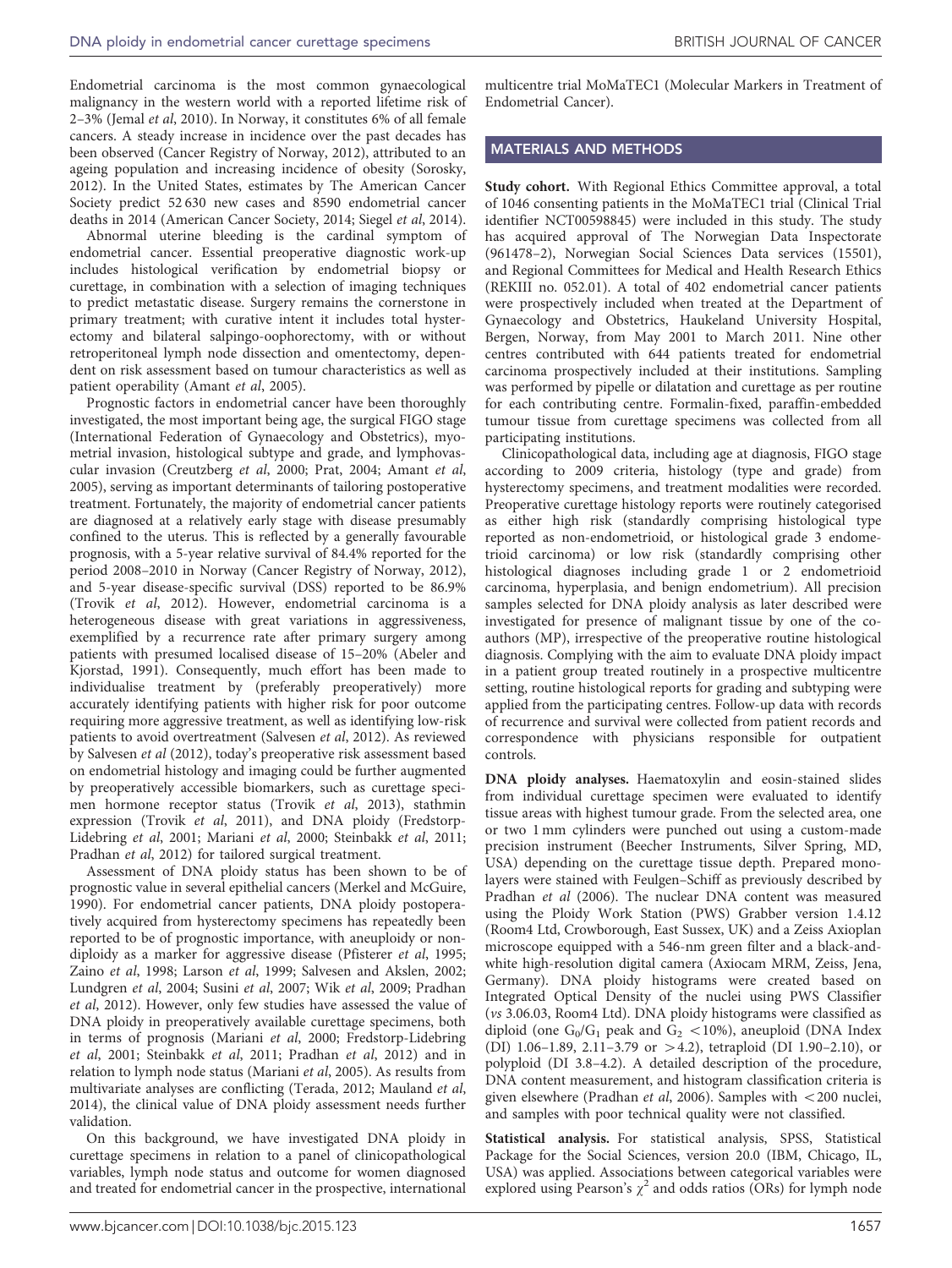<span id="page-2-0"></span>metastasis by binary logistic regression. For evaluation of prognostic impact, DSS was defined as time from surgery until death from endometrial carcinoma, as documented from each patient's responsible clinician. Univariate survival analyses were conducted by the Kaplan–Meier method with log-rank test for statistical significance, and multivariate survival analyses by Cox regression. All tests were two sided, and results were considered statistically significant with a probability of  $\langle 0.05$ .

## RESULTS

Of 1046 curettage samples, 236 samples were discarded because of lack of sufficient tissue material, being not measurable, or unclassifiable owing to poor technical quality. Additional 25 patients had incomplete clinicopathological data upon study completion, leaving 785 patients for the final analysis. Follow-up information was available for 733 patients, with a mean follow-up among survivors of 38.4 months (range 0–96 months).

Of these 785 patients, 97.2%  $(n = 763)$  were treated with primary hysterectomy and bilateral salpingo-oopherectomy, including lymph node staging in 74.4% of the cases  $(n = 584)$ , 2.4% ( $n = 19$ ) were treated by curettage only, and 0.4% ( $n = 3$ ) by cytoreductive surgery. Lymph node sampling was predominantly pelvic, but included para-aortic dissection for a minority of patients ( $n = 27$ ). Performed lymph node dissection was significantly associated with younger age (82.6% of patients under 66 years vs 66.5% of patients over 66 years,  $P < 0.001$ ), but showed no significant association to preoperative histological risk classification or curettage DNA ploidy (Supplementary Table 1). In addition, 33.6% of the patients  $(n = 264)$  received adjuvant therapy, consisting of various combinations of radiation  $(n = 115)$ , hormonal treatment  $(n = 13)$ , and/or chemotherapy  $(n = 171)$ . The study complied with standardly applied treatment protocols for adjuvant therapy at the including centre, individually adjusted for each patient by the responsible physicians. Hormonal treatment was given to 13 patients because of high age (median 86 years) and/or inoperability. None of the patients had a prior history of endometrial cancer, and none received neoadjuvant radiation or chemotherapy.

Evaluating DNA ploidy from curettage samples, 72.0%  $(n = 565)$  were classified as diploid, 20.6%  $(n = 162)$  as aneuploid, 6.6%  $(n = 52)$  as tetraploid, and 0.8%  $(n = 6)$  as polyploid. Dichotomising patients according to diploid and non-diploid curettage specimens, aneuploid, tetraploid, and polyploidy tumours were merged, constituting 28.0% of total patients included. Details for clinicopathological and demographic characteristics of the study cohort are presented in Table 1. Distribution of preoperative and postoperatively available clinicopathological findings in relation to DNA ploidy status are presented in [Table 2.](#page-3-0) Non-diploid curettage specimen was significantly associated with high FIGO stage, non-endometrioid histological subtype in hysterectomy specimen, high histological grade in hysterectomy specimen, and high-risk curettage classification (all  $P < 0.001$ ). Associations between lymph node status, clinicopathological variables, and DNA ploidy are presented in [Table 3](#page-3-0). Interestingly, patients with nondiploid curettage had significantly higher occurrence of lymph node metastasis compared with patients with diploid curettage (20.6% vs 9.1% respectively,  $P < 0.001$ ). High-risk curettage classification was also associated with lymph node metastasis compared with low-risk curettage (24.8% vs  $8.6\%$  respectively,  $P<0.001$ ), in concordance with previously established research findings and clinical practice for identifying high-risk patients for more extensive lymphadenectomy.

Biopsy reports were routinely categorised as either low or high risk for clinical risk stratification, as previously described ([Trovik](#page-7-0) et al[, 2011](#page-7-0)). Among patients with FIGO stages I–III, non-diploid

# Table 1. Clinicopathological and demographic characteristics for 785 endometrial cancer MoMaTEC<sup>a</sup> trial patients

| <b>Characteristics</b>                                                                                                                                                                                                                                                                                                                                                                                               | Mean                        | s.d., min–max                    |  |  |  |  |  |
|----------------------------------------------------------------------------------------------------------------------------------------------------------------------------------------------------------------------------------------------------------------------------------------------------------------------------------------------------------------------------------------------------------------------|-----------------------------|----------------------------------|--|--|--|--|--|
| Age (years)                                                                                                                                                                                                                                                                                                                                                                                                          | 66.4                        | 11.1, 28-98                      |  |  |  |  |  |
| Parityb                                                                                                                                                                                                                                                                                                                                                                                                              | 2.2                         | $1.4, 0 - 8$                     |  |  |  |  |  |
| Characteristics                                                                                                                                                                                                                                                                                                                                                                                                      | Number of cases             | Percentage                       |  |  |  |  |  |
| Information available preoperatively                                                                                                                                                                                                                                                                                                                                                                                 |                             |                                  |  |  |  |  |  |
| Curettage DNA ploidy<br>Diploid<br>Aneuploid<br>Tetraploid<br>Polyploid                                                                                                                                                                                                                                                                                                                                              | 565<br>162<br>52<br>6       | 72.0<br>20.6<br>6.6<br>0.8       |  |  |  |  |  |
| Information available postoperatively                                                                                                                                                                                                                                                                                                                                                                                |                             |                                  |  |  |  |  |  |
| Histological subtype <sup>c</sup><br>Endometrioid carcinoma <sup>d</sup><br>Serous carcinoma<br>Clear cell carcinoma<br>Carcinosarcoma<br>Undifferentiated carcinoma/other                                                                                                                                                                                                                                           | 656<br>56<br>31<br>27<br>13 | 83.8<br>7.2<br>4.0<br>3.4<br>1.7 |  |  |  |  |  |
| Histological differentiation <sup>e</sup><br>Grade 1<br>Grade 2<br>Grade 3                                                                                                                                                                                                                                                                                                                                           | 281<br>272<br>227           | 36.0<br>34.9<br>29.1             |  |  |  |  |  |
| Myometrial invasion <sup>f</sup><br>< 50%<br>>50%                                                                                                                                                                                                                                                                                                                                                                    | 453<br>255                  | 64.0<br>36.0                     |  |  |  |  |  |
| FIGO stage (2009 revision)<br>I<br>Ш<br>Ш<br>IV                                                                                                                                                                                                                                                                                                                                                                      | 608<br>58<br>91<br>28       | 77.5<br>7.4<br>11.6<br>3.6       |  |  |  |  |  |
| Lymph node metastasis <sup>9</sup><br>No<br>Yes                                                                                                                                                                                                                                                                                                                                                                      | 512<br>72                   | 87.7<br>12.3                     |  |  |  |  |  |
| Abbreviation: FIGO = International Federation of Gynaecology and Obstetrics.<br><sup>a</sup> Molecular Markers in Treatment of Endometrial Cancer.<br><sup>b</sup> Parity information missing for 10 patients.<br><sup>c</sup> Histological subtype missing for two patients.<br>d <sub>Including cases with squamous differentiation.</sub><br><sup>e</sup> Histological differentiation missing for five patients. |                             |                                  |  |  |  |  |  |

f Data for myometrial infiltration not available for 77 patients.

g Lymph node status evaluated in 584 patients.

curettage specimens significantly predicted the occurrence of lymph node metastasis in both univariate analysis (OR 2.73, 95% CI: 1.60–4.66,  $P < 0.001$ ) and multivariate analysis when adjusted for reported preoperative curettage risk stratification (OR 1.94, 95% CI: 1.06-3.55,  $P = 0.033$ ) [\(Table 4](#page-4-0)). However, the longestablished high-risk histology classification had a similar association to positive lymph node status (OR 2.23, 95% CI: 1.20–4.13,  $P = 0.011$ ) [\(Table 4](#page-4-0)).

In univariate survival analysis, results from surgical staging incorporating final histpoathological diagnosis, FIGO stage, depth of myometrial infiltration, and lymph node status were, as expected, statistically significant predictors of DSS ([Table 5](#page-4-0)). Among preoperatively available information, age, DNA ploidy, and histological risk classification showed significant associations. Patients with non-diploid curettage specimens had significantly shorter 5-year DSS compared with patients with diploid curettage (74.4% compared with 89.6% 5-year DSS,  $P < 0.001$ ; [Figure 1A](#page-5-0)). A similar pattern was found when analysing FIGO stage I and II patients in isolation, with a 5-year DSS of 95.4% for diploid curettage vs  $86.3\%$  for non-diploid curettage  $(P<0.001;$ Supplementary Table 2 and [Figure 1B](#page-5-0)). Noticeably, when viewing the subgroup of women with high FIGO stage (III and IV), no significant difference in ploidy-dependent survival was observed, with 5-year DSS for diploid and non-diploid curettage of 41.4% and 38.1% respectively  $(P = 0.267)$ .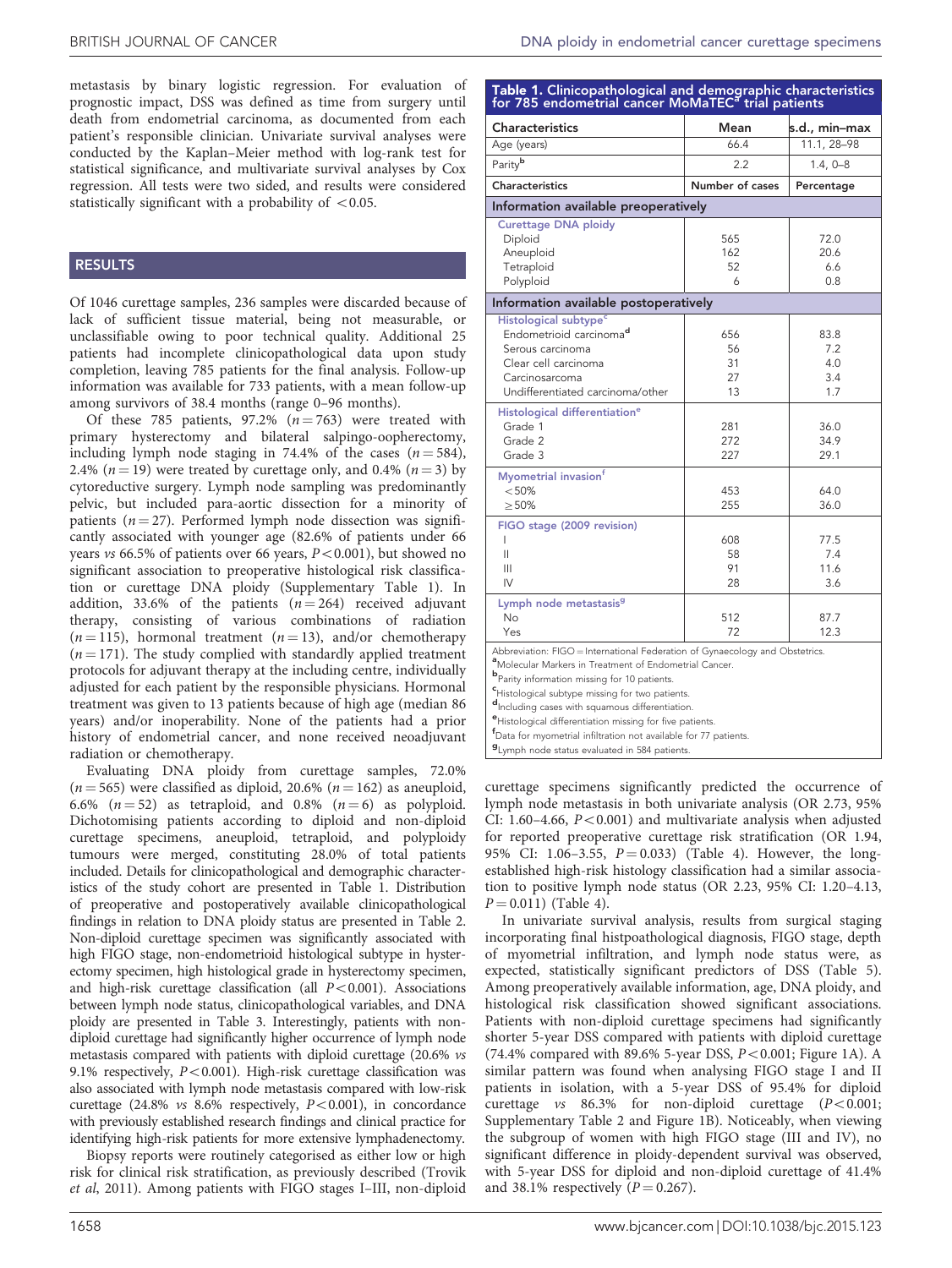<span id="page-3-0"></span>Ta<mark>ble 2.</mark> Clinicopathological variables related to DNA ploidy in curettage specimens from 785 patients with endometrial cancer,<br>classified as either diploid or non-diploid (aneuploid, tetraploid, and polyploid)

| Variables                                       | Category         | <b>Diploid</b> |       | Non-diploid |       | P-value |  |  |
|-------------------------------------------------|------------------|----------------|-------|-------------|-------|---------|--|--|
| Age at primary treatment                        | $<$ 66 Years     | 309            | 80.3% | 76          | 19.7% |         |  |  |
|                                                 | $>66$ Years      | 256            | 64.0% | 144         | 36.0% | < 0.001 |  |  |
| Information available preoperatively            |                  |                |       |             |       |         |  |  |
| Curettage histology classification <sup>a</sup> | Low risk         | 499            | 83.2% | 101         | 16.8% |         |  |  |
|                                                 | High risk        | 63             | 35.0% | 117         | 65.0% | < 0.001 |  |  |
| Information available postoperatively           |                  |                |       |             |       |         |  |  |
| FIGO stage (2009)                               | 1/11             | 503            | 75.5% | 163         | 24.5% |         |  |  |
|                                                 | III/IV           | 62             | 52.1% | 57          | 47.9% | < 0.001 |  |  |
| Histological subtype <sup>b</sup>               | Endometrioid     | 530            | 80.8% | 126         | 19.2% |         |  |  |
| (hysterectomy specimen)                         | Non-endometrioid | 35             | 27.6% | 92          | 72.4% | < 0.001 |  |  |
| Histological grade <sup>c</sup>                 | Grades 1 and 2   | 462            | 83.5% | 91          | 16.5% |         |  |  |
| (hysterectomy specimen)                         | Grade 3          | 101            | 44.5% | 126         | 55.5% | < 0.001 |  |  |
| Myometrial infiltration <sup>d</sup>            | < 50%            | 349            | 77.0% | 104         | 23.0% |         |  |  |
| (hysterectomy specimen)                         | >50%             | 173            | 67.8% | 82          | 32.2% | 0.008   |  |  |
| Lymph node metastasis <sup>e</sup>              | <b>No</b>        | 381            | 74.4% | 131         | 25.6% |         |  |  |
|                                                 | Yes              | 38             | 52.8% | 34          | 47.2% | < 0.001 |  |  |
| Recurrence <sup>t</sup>                         | No               | 443            | 76.5% | 136         | 23.5% |         |  |  |
|                                                 | Yes              | 58             | 57.4% | 43          | 42.6% | < 0.001 |  |  |

Abbreviation: FIGO = International Federation of Gynaecology and Obstetrics. All P-values are by Pearson's  $\chi^2$  test.

a<br>Curettage histological risk classification as either low risk (benign, hyperplasia, or endometrioid grades 1–2) or high risk (comprising non-endometrioid or endometrioid grade 3 histology) Curettage histology risk classification missing for five patients.

b Histological subtype missing for two patients.

c Histological grade missing for five patients.

d Myometrial infiltration not available for 77 patients.

e<br>Lymph node status evaluated in 584 patients.

 $f$ Recurrence only evaluated in patients considered tumour free after operation (n = 680).

# Table 3. Lymph node status in 584 endometrial cancer patients subjected to lymphadenectomy in relation to clinicopathological<br>variables and expression of biomarkers

| Variable                                        | Category         | Lymph node negative |       | Lymph node positive |       | P-value |  |  |
|-------------------------------------------------|------------------|---------------------|-------|---------------------|-------|---------|--|--|
| Age                                             | $<$ 66 Years     | 279                 | 87.7% | 39                  | 12.3% |         |  |  |
|                                                 | $>66$ Years      | 233                 | 87.6% | 33                  | 12.4% | 0.959   |  |  |
| Information available preoperatively            |                  |                     |       |                     |       |         |  |  |
| Curettage histology classification <sup>a</sup> | Low risk         | 406                 | 91.4% | 38                  | 8.6%  |         |  |  |
|                                                 | High risk        | 103                 | 75.2% | 34                  | 24.8% | < 0.001 |  |  |
| Curettage DNA ploidy <sup>b</sup>               | Diploid          | 381                 | 90.9% | 38                  | 9.1%  |         |  |  |
|                                                 | Non-diploid      | 131                 | 79.4% | 34                  | 20.6% | < 0.001 |  |  |
| Information available postoperatively           |                  |                     |       |                     |       |         |  |  |
| Histological subtype <sup>c</sup>               | Endometrioid     | 446                 | 91.8% | 40                  | 8.2%  |         |  |  |
| (hysterectomy specimen)                         | Non-endometrioid | 64                  | 66.7% | 32                  | 33.3% | < 0.001 |  |  |
| Histological grade <sup>c</sup>                 | Grades 1 and 2   | 384                 | 93.0% | 29                  | 7.0%  |         |  |  |
| (hysterectomy specimen)                         | Grade 3          | 127                 | 75.1% | 42                  | 24.9% | < 0.001 |  |  |
| Myometrial infiltration <sup>d</sup>            | < 50%            | 334                 | 97.7% | 8                   | 2.3%  |         |  |  |
| (hysterectomy specimen)                         | >50%             | 157                 | 79.7% | 40                  | 20.3% | < 0.001 |  |  |

Abbreviation: FIGO = International Federation of Gynaecology and Obstetrics. All P-values are by Pearson's  $\chi^2$  test.

<sup>a</sup>Curettage histological risk classification as either low risk (benign, hyperplasia, or endometrioid grades 1–2) or High risk (comprising non-endometrioid or endometrioid grade 3 histology) bNon-diploid comprising aneuploidy, tetraploid, and polyploidy curettage

**c**Histological subtype and grade missing for two patients.

d Myometrial infiltration available for 539 patients.

Subgroup analysis was also performed according to lymph node status (Supplementary Table 2). Comparing ploidy status isolated to patients with positive lymph node status ( $n = 66$ ), negative lymph node status ( $n = 485$ ), or unevaluated lymph node status  $(n = 182)$ , a significant reduction in 5-year DSS for non-diploid status was observed among the latter two. The 5-year survival proportions for diploid vs non-diploid curettages were 59.0% vs 55.2% for patients with positive lymph node status [\(Figure 2A,](#page-6-0)  $P = 0.680$ , 95.5% vs 88.3% for patients with negative lymph node status ( $P = 0.003$ , [Figure 2B\)](#page-6-0), and 80.5% vs 47.2% for patients with unevaluated lymph node status  $(P<0.001$ , [Figure 2C](#page-6-0)). Furthermore, considering patients with FIGO stage I/II only and concomitant unevaluated lymph node status only, the prognostic

effect of non-diploid status remained. Among lymph node unevaluated patients with localised disease, the survival proportions were significantly lower for patients with non-diploid vs diploid curettage, with 5-year DSS of 93.4% and 62.0% respectively ([Figure 2D,](#page-6-0)  $P = 0.001$ ).

Results from multivariate Cox regression analyses are listed in Supplementary Table 3. Unadjusted for other parameters, nondiploid curettage was associated with a significant increase in risk of disease-specific death among FIGO stage I–III patients (unadjusted HR of 3.63,  $P < 0.001$ ). When adjusting for preoperatively available curettage risk classification, non-diploid curettage status did not remain significant, but showed a 62% increased risk of disease-related death (HR 1.62, 95% CI: 0.90-2.92,  $P = 0.111$ ).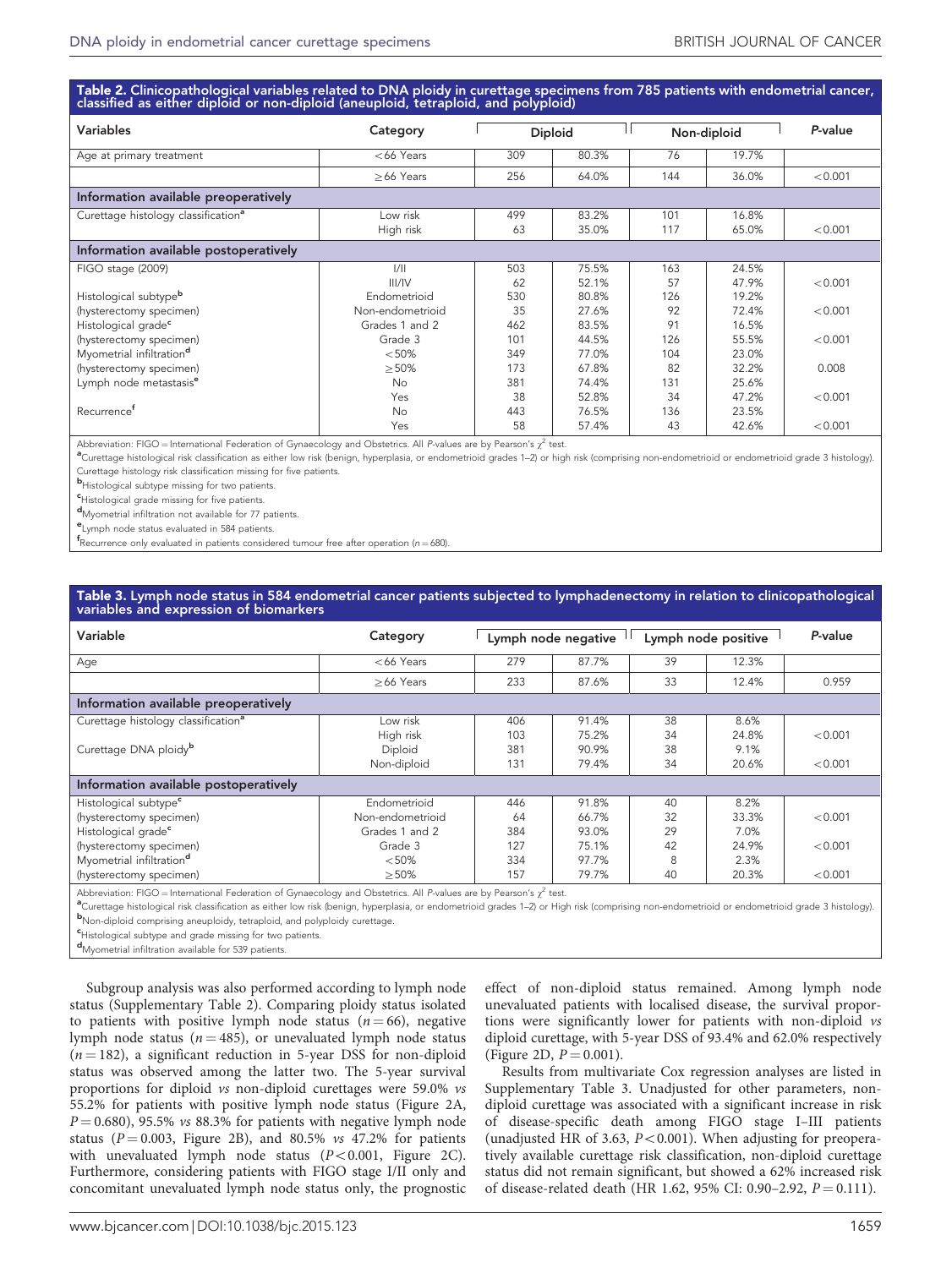<span id="page-4-0"></span>Table 4. Prediction of lymph node metastasis based on curettage histology and curettage specimen DNA ploidy in 568 lymph<br>node sampled patients with endometrial cancer FIGO stage I. II. or III in the MoMaTEC<sup>a</sup> multicentre

| <u>the side administration in the community street administration and also the street in the three international and alternational street</u>                                                                                                      |     |               |               |         |                        |               |         |
|----------------------------------------------------------------------------------------------------------------------------------------------------------------------------------------------------------------------------------------------------|-----|---------------|---------------|---------|------------------------|---------------|---------|
| Variable                                                                                                                                                                                                                                           | n   | Univariate OR | 95% CI        | P-value | <b>Multivariate OR</b> | 95% CI        | P-value |
| Curettage histology classification <sup>b</sup>                                                                                                                                                                                                    |     |               |               |         |                        |               |         |
| Low risk                                                                                                                                                                                                                                           | 441 |               |               |         |                        |               |         |
| High risk                                                                                                                                                                                                                                          | 127 | 3.04          | $1.76 - 5.24$ | < 0.001 | 2.23                   | $1.20 - 4.13$ | 0.011   |
| Curettage DNA ploidy <sup>c</sup>                                                                                                                                                                                                                  |     |               |               |         |                        |               |         |
| Diploid                                                                                                                                                                                                                                            | 412 |               |               |         |                        |               |         |
| Non-diploid                                                                                                                                                                                                                                        | 156 | 2.73          | 1.60-4.66     | < 0.001 | 1.94                   | 1.06-3.55     | 0.033   |
| Abbreviations: CI= confidence interval; FIGO= International Federation of Gynaecology and Obstetrics; OR= odds ratio. Univariate and multivariate ORs by logistic regression<br><sup>a</sup> Molecular Markers in Treatment of Endometrial Cancer. |     |               |               |         |                        |               |         |

**b**Curettage histology classified as low risk (benign, hyperplasia, or endometrioid grades 1–2) and high risk (non-endometrioid or endometrioid grade 3).<br>Shlan diplaid eleccification comprision equiplaid eternicial and nel

Non-diploid classification comprising aneuploid, tetraploid, and polyploid curettage.

| Table 5. Disease-specific survival for 733 endometrial cancer patients related to clinicopathological variables and curettage<br>specimen DNA ploidy |            |                  |                 |         |  |  |  |  |
|------------------------------------------------------------------------------------------------------------------------------------------------------|------------|------------------|-----------------|---------|--|--|--|--|
| Variable                                                                                                                                             | n          | Number of deaths | 5-Year survival | P-value |  |  |  |  |
| Age (years)                                                                                                                                          |            |                  |                 |         |  |  |  |  |
| <66                                                                                                                                                  | 360        | 21               | 93.0%           |         |  |  |  |  |
| $\geq 66$                                                                                                                                            | 373        | 56               | 77.0%           | < 0.001 |  |  |  |  |
| Information available preoperatively                                                                                                                 |            |                  |                 |         |  |  |  |  |
| Curettage histology <sup>a</sup><br>Low risk                                                                                                         | 569        | 34               | 91.3%           |         |  |  |  |  |
| High risk                                                                                                                                            | 161        | 43               | 62.4%           | < 0.001 |  |  |  |  |
| Curettage DNA ploidy <sup>b</sup>                                                                                                                    |            |                  |                 |         |  |  |  |  |
| Diploid<br>Non-diploid                                                                                                                               | 529<br>204 | 38<br>39         | 89.6%<br>74.4%  | < 0.001 |  |  |  |  |
|                                                                                                                                                      |            |                  |                 |         |  |  |  |  |
| Information available postoperatively                                                                                                                |            |                  |                 |         |  |  |  |  |
| <b>FIGO</b> stage<br>$\left  - \right $                                                                                                              | 623        | 29               | 93.3%           |         |  |  |  |  |
| $III$ -IV                                                                                                                                            | 110        | 48               | 38.0%           | < 0.001 |  |  |  |  |
| Myometrial infiltration <sup>c</sup>                                                                                                                 |            |                  |                 |         |  |  |  |  |
| < 50%                                                                                                                                                | 429        | 17               | 94.4%           |         |  |  |  |  |
| >50%                                                                                                                                                 | 227        | 37               | 76.8%           | < 0.001 |  |  |  |  |
| <b>Histological type</b>                                                                                                                             |            |                  |                 |         |  |  |  |  |
| Endometrioid                                                                                                                                         | 618        | 37               | 91.3%           |         |  |  |  |  |
| Non-endometrioid                                                                                                                                     | 115        | 40               | 52.7%           | < 0.001 |  |  |  |  |
| Histological grade <sup>d</sup>                                                                                                                      |            |                  |                 |         |  |  |  |  |
| Grades 1-2                                                                                                                                           | 517        | 25               | 93.0%           |         |  |  |  |  |
| Grade 3                                                                                                                                              | 214        | 52               | 67.4%           | < 0.001 |  |  |  |  |
| Lymph node metastasis <sup>e</sup>                                                                                                                   |            |                  |                 |         |  |  |  |  |
| Negative<br>Positive                                                                                                                                 | 485        | 22<br>20         | 93.7%           | < 0.001 |  |  |  |  |
|                                                                                                                                                      | 66         |                  | 55.7%           |         |  |  |  |  |

Abbreviation: FIGO = International Federation of Gynaecology and Obstetrics. All P-values by Kaplan–Meier survival analysis with log-rank significance test.

Curettage histological risk classification as either low risk (benign, hyperplasia, or endometrioid grades 1–2) or high risk (comprising non-endometrioid or endometrioid grade 3 histology). Information is missing for three patients.

b Non-diploid curettage status includes aneuploid, tetraploid, and polyploidy samples.

c Myometrial infiltration missing for 77 patients.

d Histological grade missing for two patients.

e Lymph node metastasis evaluated in 551 patients with follow-up information.

### **DISCUSSION**

In endometrial carcinoma, DNA ploidy from hysterectomy specimens has repeatedly been reported to be of prognostic importance, with either aneuploid or non-diploid tumours associating with more aggressive phenotype ([Pfisterer](#page-7-0) et al, 1995; Zaino et al[, 1998; Larson](#page-7-0) et al, 1999; [Salvesen and Akslen, 2002;](#page-7-0) [Lundgren](#page-7-0) et al, 2004; Susini et al[, 2007;](#page-7-0) Wik et al[, 2009](#page-7-0); [Pradhan](#page-7-0) et al[, 2012](#page-7-0)). However, results from multivariate analyses are conflicting ([Terada, 2012; Mauland](#page-7-0) et al, 2014), where some

studies demonstrate an independent effect on survival ([Lundgren](#page-7-0) et al[, 2004;](#page-7-0) Susini et al[, 2007;](#page-7-0) Zaino et al[, 1998\)](#page-7-0), whereas others do not ([Pfisterer](#page-7-0) et al, 1995; [Larson](#page-7-0) et al, 1999). One prospective implementation study has shown an independent prognostic effect in a routine diagnostic setting (Wik et al[, 2009\)](#page-7-0). Furthermore, the vast majority of studies are performed on hysterectomy specimens, and only a few studies have assessed the value of DNA ploidy in curettage samples as a predictor of poor outcome ([Mariani](#page-7-0) et al, [2000](#page-7-0); [Fredstorp-Lidebring](#page-7-0) et al, 2001; [Steinbakk](#page-7-0) et al, 2011; [Pradhan](#page-7-0) et al, 2012) or the relationship to lymph node status ([Mariani](#page-7-0) et al, 2005). Of these, only one shows DNA ploidy in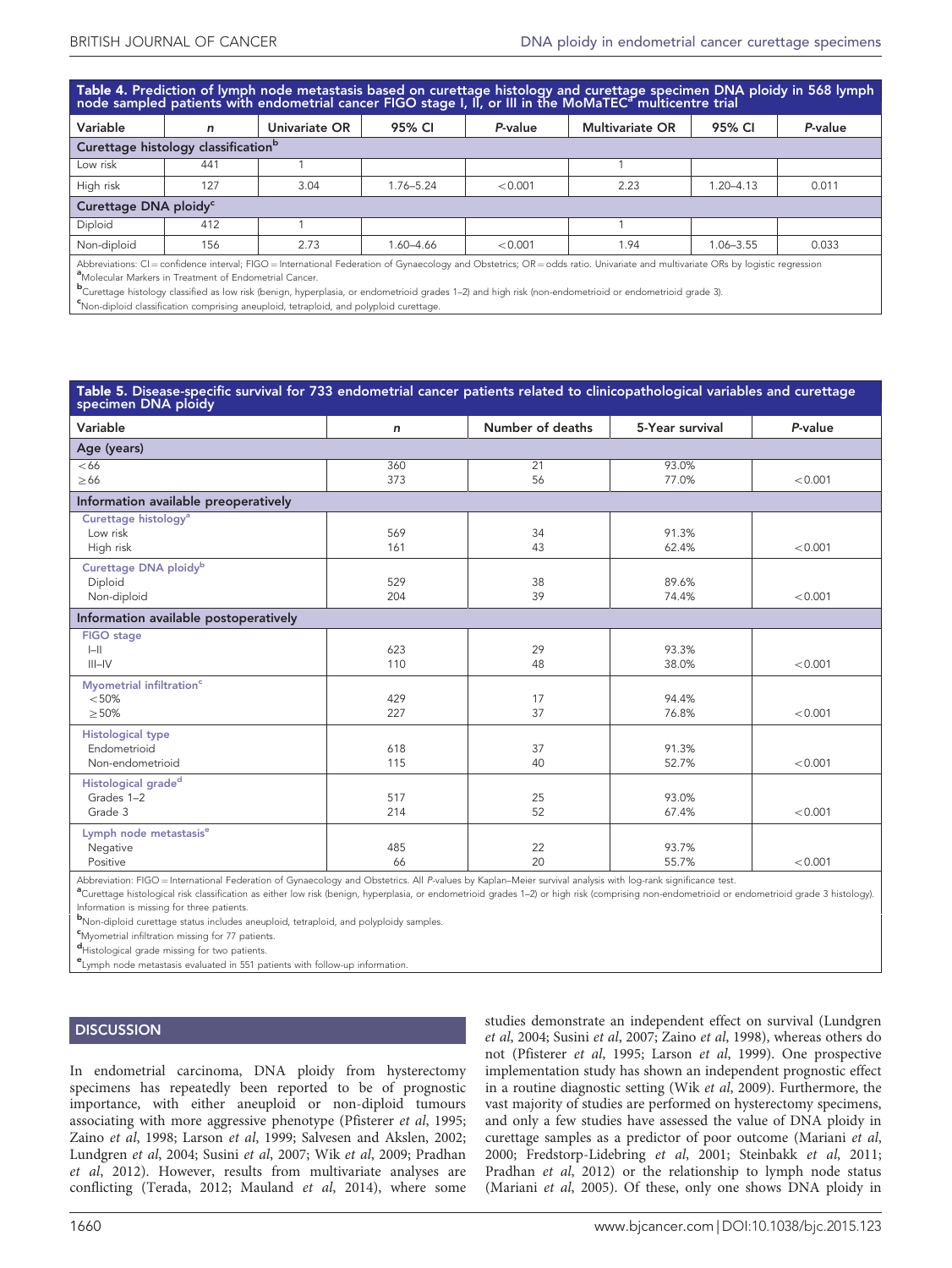<span id="page-5-0"></span>

Figure 1. Disease-specific survival (DSS) for endometrial cancer patients related to curettage specimens classified according to DNA ploidy. (A) Disease-specific survival for all patients, grouped according to DNA ploidy ( $n = 733$ ). (B) Disease-specific survival for patients with FIGO stage I/II according to curettage DNA ploidy ( $n = 623$ ). Patients with aneuploid, tetraploid, and polyploid tumours were merged because of similar survival, and classified as non-diploid. The number of cases followed by the number of endometrial carcinoma-related deaths is given in parenthesis. P-values are by Kaplan–Meier estimation by the log-rank test.

curettage specimens to be an independent prognostic factor; however, results should be interpreted with care as DNA ploidy was only bivariately corrected for u-PA (urokinase plasminogen activator) or PAI-1 (plasminogen activator inhibitor type 1) ([Fredstorp-Lidebring](#page-7-0) et al, 2001). Furthermore, a study exploring DNA ploidy and lymph node status for 82 endometrial cancer patients found no significant association ([Mariani](#page-7-0) et al, 2005). Our study is thus an important supplement to this inconclusive exploration of the significance of curettage DNA ploidy status.

Noticeably, although the prognostic value of DNA ploidy in curettage specimens perhaps may be disregarded as inferior to hysterectomy samples, the strength of being preoperatively accessible before hysterectomy bears an immediate advantage as a possible supplement to preoperative risk assessment and prediction of lymph node metastasis. In this regard, our perhaps most important findings are that among our patient cohort without distant metastasis at diagnosis, DNA ploidy is an

independent predictor of lymph node metastasis, corrected for routinely performed curettage histological risk stratification (OR 1.94,  $P = 0.033$ ). For this analysis we excluded cases with FIGO stage IV metastatic disease, as their distant metastasis can be detected during preoperative work-up, and as they have poor prognosis and are subjected to highly individualised treatment strategies also dependent on comorbidity. FIGO stage II and III cases were included to avoid selection bias because of postoperative upstaging in a population with a high proportion of patients subjected to staging lymphadenectomy. Curettage risk stratification showed a stronger trend towards positive lymph node status (OR 2.23,  $P = 0.011$ ), although it may be considered a more subjective parameter. In this regard, contemplating DNA ploidy and histological risk stratification with other curettage biomarkers such as p53 and hormonal receptor status would be of interest, in particular as the latter methods are more applicable in a routine diagnostic setting. In our subgroup analysis portrayed in Supplementary Table 2, we illustrate that DNA ploidy could be of use in a subset of patients to prognosticate disease behaviour, such as patients with unevaluated lymph node status. Noticeably, DNA ploidy was not significantly associated with DSS for patients with aggressive phenotype such as high FIGO stage and confirmed positive lymph node status. However, for patients with a presumably less aggressive disease such as low FIGO stage or negative lymph node status, patients with non-diploid tumours had significantly shorter DSS. The observation among patients not subjected to lymphadenectomy, where non-diploid curettage status was associated with shorter DSS, supports a particular relevance for DNA ploidy assessment among patients with unevaluated lymph node status. Our findings could be confounded by patient operability; however, excluding patients with high FIGO stage did not alter the significance of our results ([Figure 2D](#page-6-0)). Our data suggest that DNA ploidy evaluated in curettage specimens can represent an important clinical tool in risk stratification compared with surgical lymph node staging with documented short- and long-term side effects ([Amant](#page-7-0) et al, 2005; [Salvesen](#page-7-0) et al, 2012).

As noted, evaluation of DNA ploidy in postoperatively acquired hysterectomy samples may be viewed as superior to curettage specimens. This was exemplified in a comprehensive study by [Pradhan](#page-7-0) et al (2010), including patients with stage I and II endometrioid adenocarcinoma, concluding that analysis of hysterectomy specimen exceeded curettage specimens in predicting biological behaviour. As a possible explanation they postulate that the biology of the deep infiltrating parts of the tumour, of which samples are obtained after hysterectomy, are more important for recurrence development than the superficial part of the tumour, obtained by curettage. As a consequence of intratumoural heterogeneity, DNA ploidy classification may differ between hysterectomy and curettage specimens, as illustrated in a study comparing the two modalities [\(Pradhan](#page-7-0) et al, 2010). In an extensive study exploring the genomic landscape of primary renal cell carcinoma, [Gerlinger](#page-7-0) et al (2012) conclude that the intratumoural heterogeneity undetected by single-tumour biopsy samples may present major challenges to personalised medicine and biomarker development. This also directly applies to endometrial cancer, where any curettage sample evidently is restricted to not only represent a distinct area of the endometrium, but also a limited fraction of a tumour with potentially heterogeneous characteristics. This is an aspect that must be taken into consideration when implementing curettage biomarkers into clinical practice, including the reproducibility challenges faced with the standardly applied histological typing and grading ([Salvesen](#page-7-0) et al[, 2012\)](#page-7-0). On the other hand, DNA ploidy may in this regard be characterised as a robust method taking intratumoural heterogeneity into account compared with other molecular markers, as a large amount of cell nuclei are measured with a high sensitivity of detecting subgroup aberrations.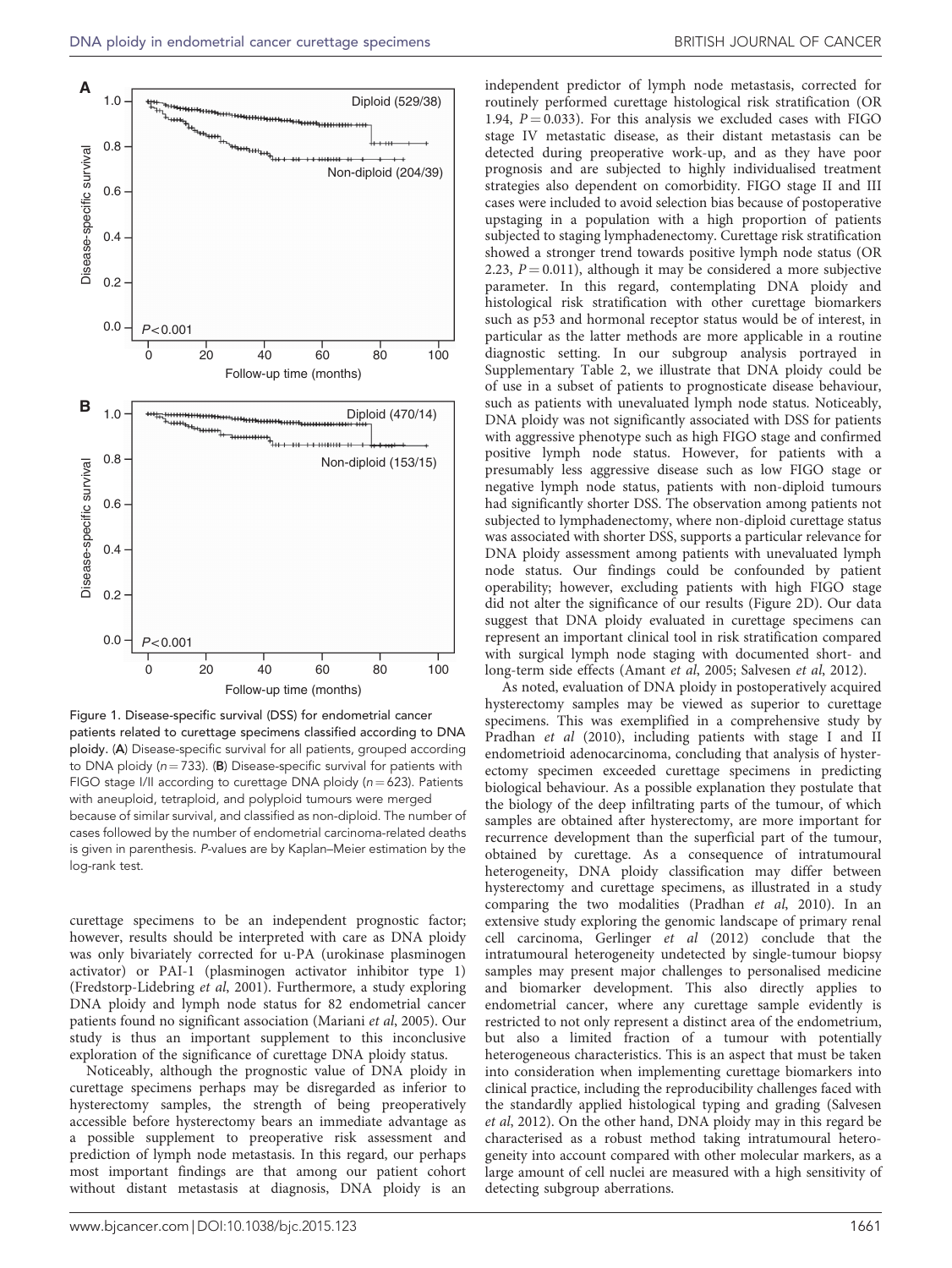<span id="page-6-0"></span>

Figure 2. Disease-specific survival (DSS) for endometrial cancer patients in relation to curettage specimen DNA ploidy and lymph node status. (A) Disease-specific survival for patients with positive lymph node status ( $n = 66$ ); (B) DSS for patients with negative lymph node status ( $n = 485$ ); (C) DSS for patients with unevaluated lymph node status (n = 182); (D) DSS for patients with FIGO stage I/II and unevaluated lymph node status  $(n = 152)$ . Patients with aneuploid, tetraploid, and polyploid tumours were merged because of similar survival, and classified as non-diploid. The number of cases followed by the number of endometrial carcinoma related deaths is given in parenthesis. All P-values are by Kaplan–Meier estimation by the log-rank test.

Tumour aneuploidy is a common genetic aberration in cancer reflecting a trait of genetic instability. Whether this aneuploidisation is a cause or consequence of malignant transformation is uncertain ([Holland and Cleveland, 2009\)](#page-7-0). As opposed to structural chromosome rearrangements such as deletions, amplifications, or translocations, the role of whole-chromosome aneuploidy in cancer has received less attention [\(Pellman, 2007; Gordon](#page-7-0) et al, [2012](#page-7-0)). Aneuploidy has long been hypothesised as a promoter of tumourigenesis ([Boveri, 1914\)](#page-7-0). However, recent papers have shed light on the potential activation of oncogenes and inactivation of tumour suppressor genes leading to aneuploidy ([Solomon](#page-7-0) et al, [2011](#page-7-0)), suggesting aneuploidy as a passenger of tumourigenesis. Aneuploidy is no obligatory trait of cancer, nor is cancer an obligatory consequence of aneuploidy. In concordance with other genetic instability, the pathways involved and the genetic context is of importance in developing the cancerous phenotype. The challenge remains to identify such genetic fingerprints, and translating results to individualise treatment, optimising patient outcome.

Our study is not without limitations. As noted, of the 1046 patients selected for DNA ploidy analysis, only 810 were successfully ploidy classified because of aforementioned reasons. This exclusion of 236 patients could cause a potential selection bias affecting our results. However, testing patients excluded from the study in terms of clinicopathological characteristics displayed in [Table 1](#page-2-0), no significant difference was observed in comparison with our final study cohort (all  $P > 0.05$ , results not shown). In addition, the proportion of patients unamenable for classification can limit the value of DNA ploidy assessment in routine use, calling for a method with higher rate of successful classification. Our approach of obtaining DNA ploidy material by punching out areas with highest tumour grade may pose a selection bias towards enriching

for the more aggressive regions of the tumour in case of heterogeneity. However, this method allows small samples to be analysed, applicable to small endometrial biopsies. Our study cohort portrays a proportion of patients subjected to lymphadenectomy of 74.4%, illustrating a challenge complying with a staging procedure including lymphadenectomy in an elderly and often comorbid patient population. The extent of lymph node dissection was decided by the responsible surgeon, balancing patient comorbidity and risk involved in extended surgery. As expected, patients subjected to lymphadenectomy were significantly younger, and no other systematic biases were observed (Supplementary Table 1). This suggests a selection bias of patients subjected to lymph node sampling based on age, but not the other investigated biomarkers.

In conclusion, our study demonstrates that non-diploid curettage samples are associated with aggressive phenotype, lymph node metastasis, and poor DSS. With the significant association between DNA ploidy and lymph node status, DNA ploidy can be of interest preoperatively to identify high-risk patients for tailored surgical treatment. Furthermore, subgroups of patients with presumably less aggressive traits, such as low FIGO stage and negative lymph node status from staging lymphadenectomy, have significantly shorter DSS in the case of non-diploid curettage sample. This prognostic effect was also observed among patients not subjected to staging lymphadenectomy. Our results indicate DNA ploidy as a possible supplement to existing parameters used to tailor surgical treatment such as curettage histological risk stratification. However, additional studies, and in particular a prospective randomised clinical trial, would be important to evaluate the effect of implementing DNA ploidy into routine clinical practice.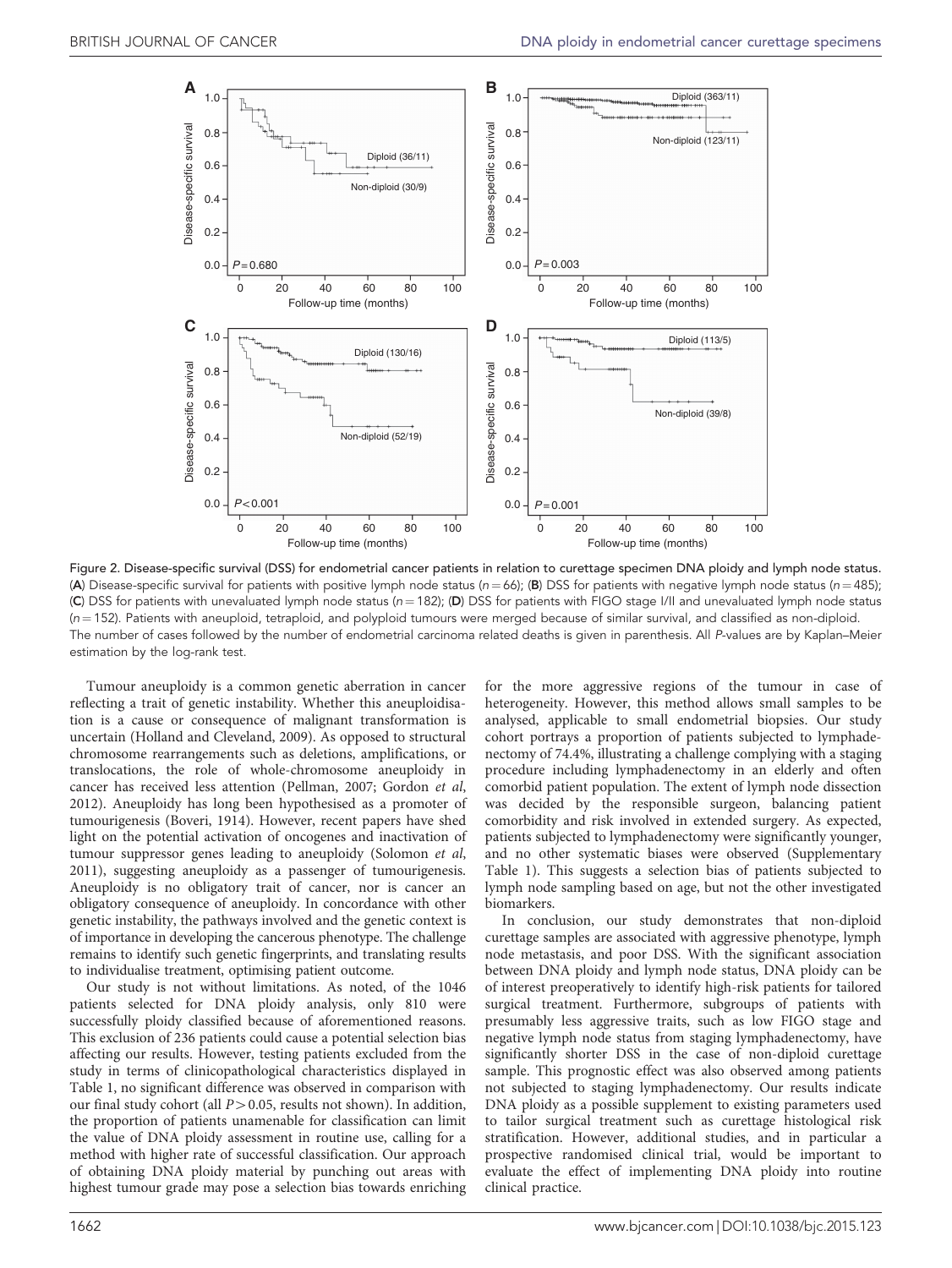#### <span id="page-7-0"></span>ACKNOWLEDGEMENTS

We thank Britt Edvardsen for technical assistance. We also thank participants responsible for recruiting patients at the other MoMaTEC (Molecular Markers in Treatment of Endometrial Cancer) centres. This work was supported by the Helse Vest Research Fund; the Norwegian Research Council; the Norwegian Cancer Society (The Harald Andersen's legacy); and by the Research Council of Norway through its Centres of Excellence funding scheme, project number 179571. Frederic Amant is senior researcher for the Research Fund-Flanders (FWO). The funding sponsors had no role in the study design, collection, analysis or interpretation of data, nor in writing the report.

#### CONFLICT OF INTEREST

The authors declare no conflict of interest.

#### **REFERENCES**

- American Cancer Society (2014) Cancer Facts & Figures 2014.
- Abeler VM, Kjorstad KE (1991) Endometrial adenocarcinoma in Norway. A study of a total population. Cancer 67(12): 3093–3103.
- Amant F, Moerman P, Neven P, Timmerman D, Van Limbergen E, Vergote I (2005) Endometrial cancer. Lancet 366(9484): 491–505.
- Boveri T (1914) The Origin of Malignant Tumors. The Williams and Wilkins Company: Baltimore.
- Cancer Registry of Norway (2012) Cancer in Norway. Cancer incidence, mortality, survival and prevalence in Norway.
- Creutzberg CL, van Putten WL, Koper PC, Lybeert ML, Jobsen JJ, Wárlám-Rodenhuis CC, De Winter KA, Lutgens LC, van den Bergh AC, van de Steen-Banasik E (2000) Surgery and postoperative radiotherapy versus surgery alone for patients with stage-1 endometrial carcinoma: multicentre randomised trial. Lancet 355(9213): 1404–1411.
- Fredstorp-Lidebring M, Bendahl P-O, Brünner N, Casslen B, Högberg T, Långström-Einarsson E, Willén R, Fernö M (2001) Urokinase plasminogen activator and its inhibitor, PAI-1, in association with progression-free survival in early stage endometrial cancer. Eur J Cancer 37(18): 2339–2348.
- Gerlinger M, Rowan AJ, Horswell S, Larkin J, Endesfelder D, Gronroos E, Martinez P, Matthews N, Stewart A, Tarpey P (2012) Intratumor heterogeneity and branched evolution revealed by multiregion sequencing. N Engl J Med 366(10): 883–892.
- Gordon DJ, Resio B, Pellman D (2012) Causes and consequences of aneuploidy in cancer. Nat Rev Genet 13(3): 189-203.
- Holland AJ, Cleveland DW (2009) Boveri revisited: chromosomal instability, aneuploidy and tumorigenesis. Nat Rev Mol Cell Biol 10(7): 478–487.
- Jemal A, Siegel R, Xu J, Ward E (2010) Cancer statistics, 2010. CA Cancer J Clin 60(5): 277–300.
- Larson DM, Berg R, Shaw G, Krawisz BR (1999) Prognostic significance of DNA ploidy in endometrial cancer. Gynecol Oncol 74(3): 356–360.
- Lundgren C, Auer G, Frankendal B, Nilsson B, Nordström B (2004) Prognostic factors in surgical stage I endometrial carcinoma. Acta Oncol 43(1): 49–56.
- Mariani A, Sebo TJ, Katzmann JA, Keeney GL, Roche PC, Lesnick TG, Podratz KC (2000) Pretreatment assessment of prognostic indicators in endometrial cancer. Am J Obstet Gynecol 182(6): 1535-1544.
- Mariani A, Sebo TJ, Katzmann JA, Roche PC, Keeney GL, Lesnick TG, Podratz KC (2005) Endometrial cancer: can nodal status be predicted with curettage? Gynecol Oncol 96(3): 594–600.
- Mauland KK, Wik E, Salvesen HB (2014) Clinical value of DNA content assessment in endometrial cancer. Cytometry B Clin Cytom 86(3): 154–163.

Merkel DE, McGuire WL (1990) Ploidy, proliferative activity and prognosis. DNA flow cytometry of solid tumors. Cancer 65(5): 1194–1205.

- Pellman D (2007) Cell biology: aneuploidy and cancer. Nature 446(7131): 38–39.
- Pfisterer J, Kommoss F, Sauerbrei W, Rendl I, Kiechle M, Kleine W, Pfleiderer A (1995) Prognostic value of DNA ploidy and S-phase fraction in stage I endometrial carcinoma. Gynecol Oncol 58(2): 149–156.
- Pradhan M, Abeler V, Danielsen H, Sandstad B, Tropé C, Kristensen G, Risberg B (2012) Prognostic importance of DNA ploidy and DNA index in stage I and II endometrioid adenocarcinoma of the endometrium. Ann Oncol 23(5): 1178–1184.
- Pradhan M, Abeler VM, Danielsen HE, Tropé CG, Risberg BÅ (2006) Image cytometry DNA ploidy correlates with histological subtypes in endometrial carcinomas. Mod Pathol 19(9): 1227–1235.
- Pradhan M, Abeler VM, Davidson B, Kildal W, Nybøen Å, Tropé CG, Risberg B, Danielsen HE (2010) DNA ploidy heterogeneity in endometrial carcinoma: comparison between curettage and hysterectomy specimens. Int J Gynecol Pathol 29(6): 572–578.
- Prat J (2004) Prognostic parameters of endometrial carcinoma. Hum Pathol  $35(6)$ : 649–662.
- Salvesen HB, Akslen LA (2002) Molecular pathogenesis and prognostic factors in endometrial carcinoma. APMIS 110(10): 673–689.
- Salvesen HB, Haldorsen IS, Trovik J (2012) Markers for individualised therapy in endometrial carcinoma. Lancet Oncol 13(8): e353–e361.
- Siegel R, Ma J, Zou Z, Jemal A (2014) Cancer statistics, 2014. CA Cancer J Clin 64(1): 9–29.
- Solomon DA, Kim T, Diaz-Martinez LA, Fair J, Elkahloun AG, Harris BT, Toretsky JA, Rosenberg SA, Shukla N, Ladanyi M (2011) Mutational inactivation of STAG2 causes aneuploidy in human cancer. Science 333(6045): 1039–1043.
- Sorosky JI (2012) Endometrial cancer. Obstet Gynecol 120(2, Part 1): 383–397.
- Steinbakk A, Malpica A, Slewa A, Skaland I, Gudlaugsson E, Janssen EA, Løvslett K, Fiane B, Kruse AJ, Feng W (2011) Biomarkers and microsatellite instability analysis of curettings can predict the behavior of FIGO stage I endometrial endometrioid adenocarcinoma. Mod Pathol 24(9): 1262–1271.
- Susini T, Amunni G, Molino C, Carriero C, Rapi S, Branconi F, Marchionni M, Taddei G, Scarselli G (2007) Ten-year results of a prospective study on the prognostic role of ploidy in endometrial carcinoma. Cancer 109(5): 882–890.
- Terada K (2012) DNA ploidy in endometrial cancer: unfinished business? Ann Oncol 23(5): 1083–1084.
- Trovik J, Mauland KK, Werner HM, Wik E, Helland H, Salvesen HB (2012) Improved survival related to changes in endometrial cancer treatment, a 30-year population based perspective. Gynecol Oncol 125(2): 381–387.
- Trovik J, Wik E, Stefansson IM, Marcickiewicz J, Tingulstad S, Staff AC, Njolstad TS, Vandenput I, Amant F, Akslen LA (2011) Stathmin overexpression identifies high-risk patients and lymph node metastasis in endometrial cancer. Clin Cancer Res 17(10): 3368–3377.
- Trovik J, Wik E, Werner HM, Krakstad C, Helland H, Vandenput I, Njolstad TS, Stefansson IM, Marcickiewicz J, Tingulstad S, Staff AC, Amant F, Akslen LA, Salvesen HB (2013) Hormone receptor loss in endometrial carcinoma curettage predicts lymph node metastasis and poor outcome in prospective multicentre trial. Eur J Cancer 49: 3431–3441.
- Wik E, Trovik J, Iversen OE, Engelsen IB, Stefansson IM, Vestrheim LC, Haugland HK, Akslen LA, Salvesen HB (2009) Deoxyribonucleic acid ploidy in endometrial carcinoma: a reproducible and valid prognostic marker in a routine diagnostic setting. Am J Obstet Gynecol 201: 603. e1–603. e7.
- Zaino RJ, Davis AT, Ohlsson-Wilhelm BM, Brunetto VL (1998) DNA content is an independent prognostic indicator in endometrial adenocarcinoma. a Gynecologic Oncology Group study. Int J Gynecol Pathol 17(4): 312–319.

This work is published under the standard license to publish agreement. After 12 months the work will become freely available and the license terms will switch to a Creative Commons Attribution-NonCommercial-Share Alike 4.0 Unported License.

Supplementary Information accompanies this paper on British Journal of Cancer website [\(http://www.nature.com/bjc](http://www.nature.com/bjc))